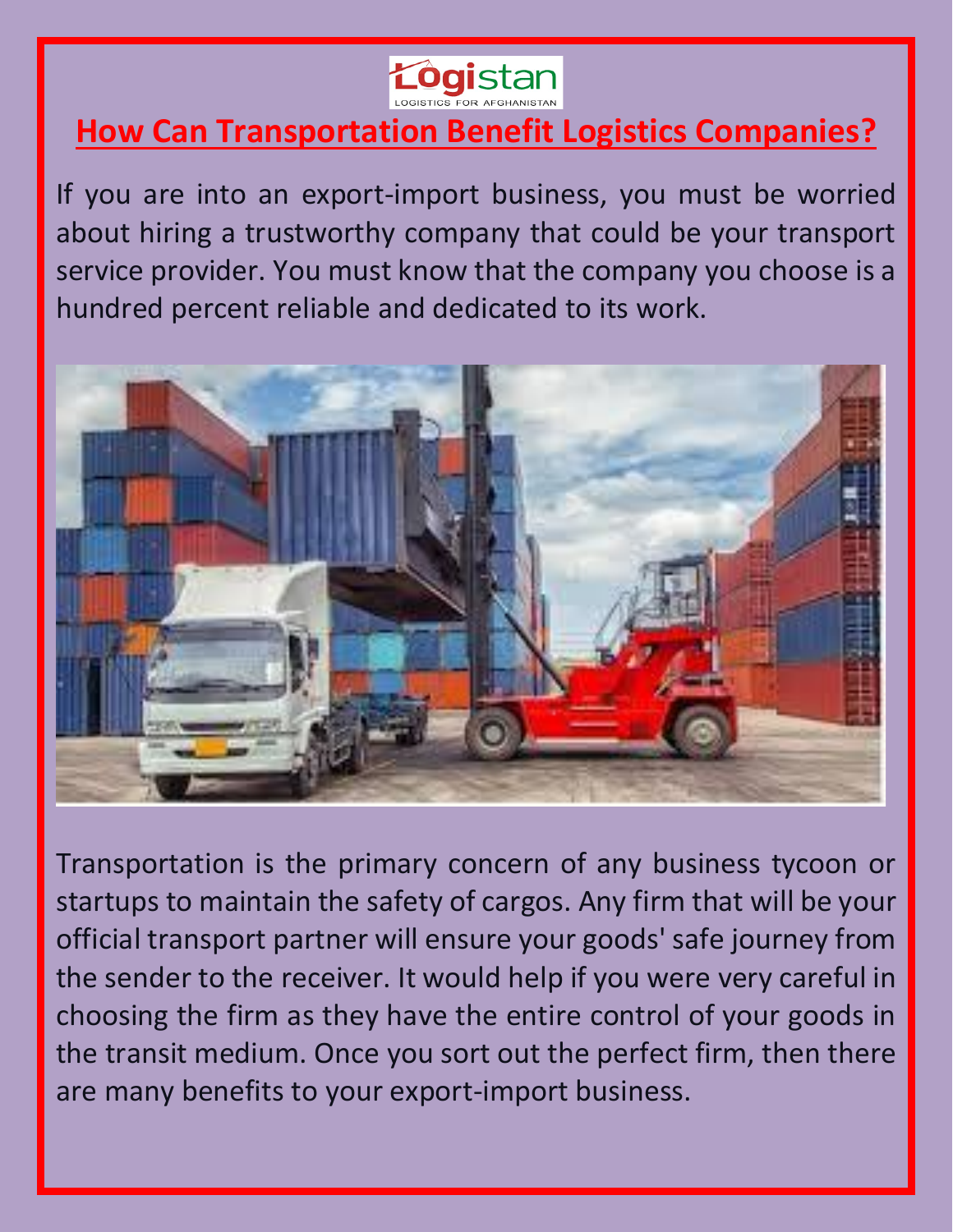This article will wrap your head around something which will inspire you to include a perfect company for shipping your products to its destination. If you are also confused regarding choosing the transport company or hire 3pl logistics, then these valuable points might help you to make a smart decision:

## ● **Organized Work**

They will help organize the process systematically to provide you detailed information about the shipping process. They will lessen your burden of managing the shipment and help you with details like tracking, tender loads, and performance speed. They will eventually trim down the extra expenses and allow you to gain customer satisfaction with speedy delivery and high-quality product.

#### ● **Smooth Functionality**

They will bestow you with a flawless and smoothly functioning process that includes everything in the supply chain. Transportation companies will consume time and money efficiently. This will help your company to improve the brand image by providing accurate services.

#### ● **Secure**

The firm will ensure that you do not give any extra money for the wrong quality product, which is possible if the transportation system is weak enough to manage against the hurdles. They will